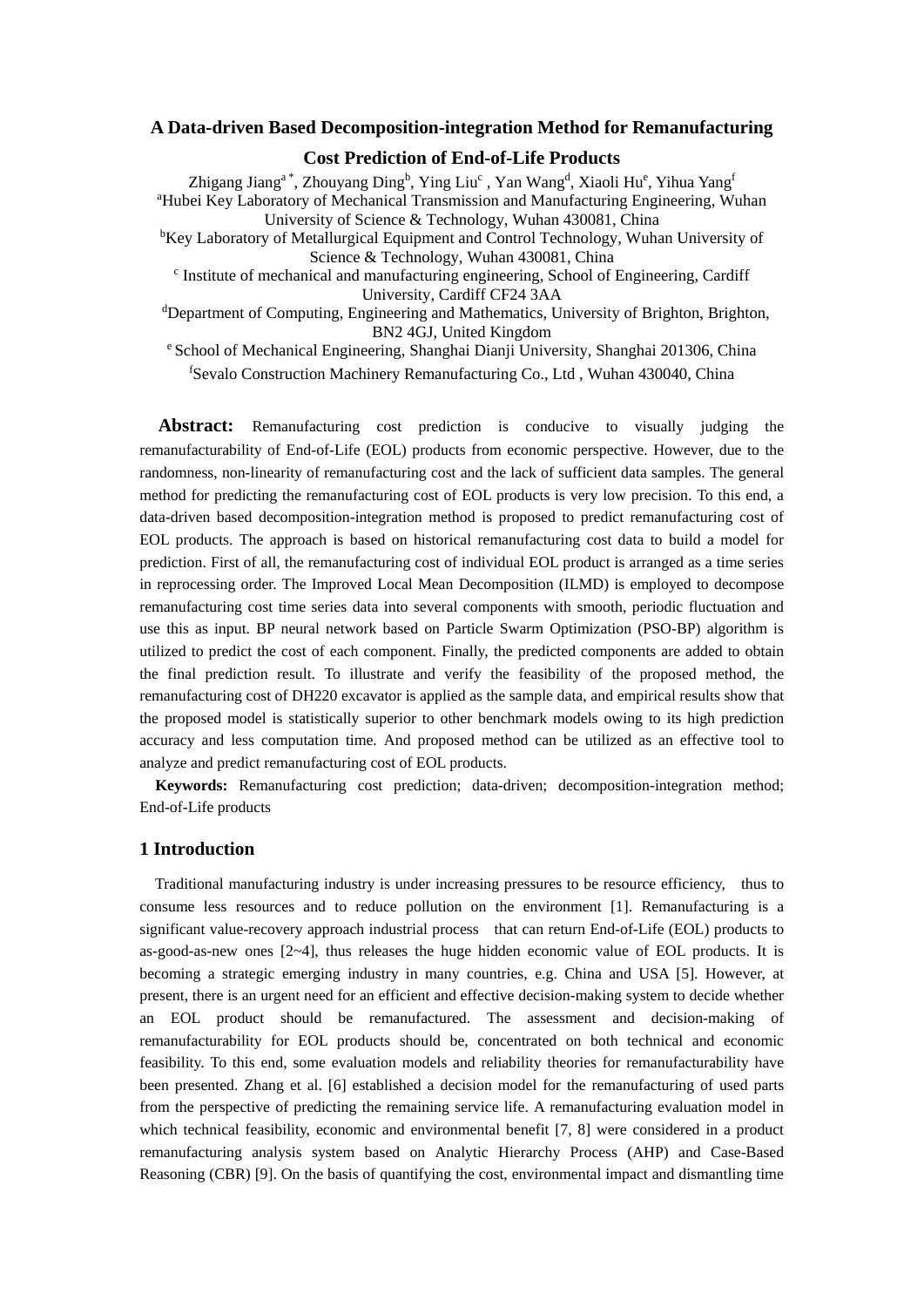of the remanufacturing process, Lee et al. [10] proposed a multi-objective methodology for determining the appropriate EOL options for components. Similarly, Liu et al. [11] also used cost, environmental impact and labor time as indicators to measure the sustainability of EOL products.

Although the above methods and models have provided valuable guidelines for the remanufacturing decision-making in enterprises, there still remain some notable limitations. Since most of these methods can only evaluate the remanufacturability of a product qualitatively rather than quantitatively, these may lead to inefficient and inaccurate results for decision-makings, and the misinterpretation results may even result in a financial loss. Therefore, there are limited real-world applications of these approaches. Our anecdotal evidences suggested that if the overall remanufacturing cost of EOL products is less than 50%-80% of that of the manufacture of new products, then the remanufacturing is profitable [12]. Predicting the remanufacturing cost of EOL products accurately will paramount for decision making regarding whether or not an EOL product should be remanufactured.

Nevertheless, remanufacturing cost prediction is faced with many difficulties. Not only is the remanufacturing cost affected by uncertain market factors, but also as a special manufacturing process, remanufacturing faces many uncertainties, e.g., the remanufacturing rate of recycled products, the arrival time of the EOL products, reprocessing route, the quantity of recycled products, and the purchase quantity of new parts, etc. These factors of remanufacturing cost make it difficult to create a model to predict remanufacturing cost that possesses, good nonlinear approximation ability. To this end, this paper takes the prediction of remanufacturing cost for EOL products as the research objective, focuses on the decomposition of less sample data and adopts a well-fitted algorithm, and the prediction accuracy of the model is further improved. In the current researches, the remanufacturing cost prediction models can be divided into two categories: traditional linear prediction methods (such as vector auto-regression) and intelligent algorithm model with high fitting accuracy. As for traditional linear models, linear regression models, Grey Theory (GT) methods, etc. have popularly been used for remanufacturing cost prediction. For instance, according to the statistical characteristics of the random distribution of product remanufacturing cost, Liu et al. [13] established a linear regression model to predict the remanufacturing cost for EOL products. In view of the difference of remanufacturing cost due to the failure severity of the machine tools, Zhang et al. [14] established a cost analysis and prediction model of remanufactured machine tools based on the method of job cost and CBR. Goodall et al. [15] also used CBR to estimate the cost of remanufacturing activities under uncertain circumstances. Sabharwal and Garg [16] developed a model to evaluate the economic viability of remanufacturing using graph theory and calculated the cost-benefit indices of five common products. Based on the remanufacturing process of heavy-duty engines, and analyzing the influencing factors of remanufacturing cost, Sang et al. [17] used GT to establish a state-based remanufacturing cost prediction model.

In terms of intelligent algorithm model, Support Vector Machine (SVM), Artificial Neural Network (ANN) and Least Squares Support Vector Regression (LSSVR) have become the most popular methods for remanufacturing cost prediction, and they are actually superior to traditional linear methods. For example, Qin et al. [18] proposed a neural network based cost model to estimate the remanufacturing cost of an engineering machinery hydraulic cylinder. Considering the randomness uncertainty and limited available data samples of remanufacturing cost, a new method based on SVM was proposed by Xiang et al. [19] to predict the remanufacturing cost. Zhang et al. [20] combined the semi-supervised learning algorithm with the LSSVR to predict the remanufacturing cost of EOL components and parts in the case of a small number of samples. Furthermore, Gao Ting [21] developed a remanufacturing cost prediction model using BP neural network to estimate the cost of remanufacturing of EOL hydraulic cylinders. But these intelligent models also have some shortcomings, such as parameter sensitivity, potential over-fitting, input is difficult to define, low prediction accuracy due to small amount of data, etc.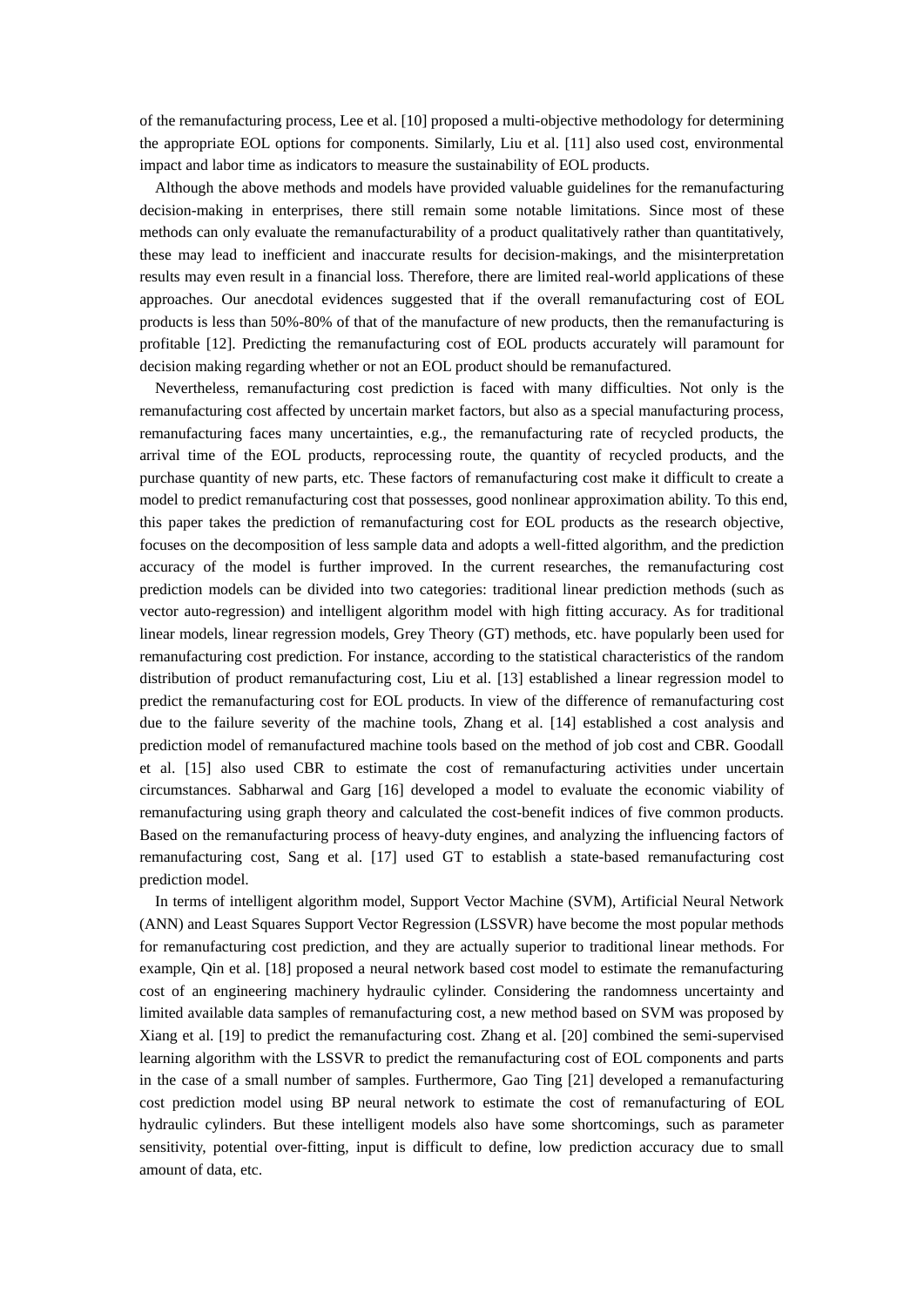To do so, a data-driven based decomposition-integration approach is proposed to predict remanufacturing cost of EOL products. In general, the decomposition-integration prediction model consists of three steps, including decomposition of original data, individual prediction of each decomposition mode, and integrated prediction [22, 23]. Significantly, because of their good functions in internal factors identification, prediction accuracy, etc., similar decomposition-integration models have achieved good results in prediction. Zhang et al. [24] introduced Empirical Mode Decomposition (EMD) to decompose wind power sequence, and experiments showed that this method can effectively reduce the errors and improve the prediction accuracy. Qiu et al. [25] presented a decomposition-integration method for short-term electricity price forecasting by utilizing the EMD, Kernel Ridge Regression (KRR) and Support Vector Regression (SVR), and results show that the data decomposition method can effectively improve the prediction accuracy. Lu et al. [26] used the Ensemble Empirical Mode Decomposition (EEMD) and Auto Regressive and Moving Average model (ARMA) to establish a decomposition-integration learning paradigm, which effectively predicted the grid price of power grids. In addition, similar decomposition-integration models have achieved good results in the prediction of power load [27-29], air passenger traffic [30] and so on. The above researches show that the decomposition-ensemble strategy can significantly improve the performance of the prediction model. However, adapting decomposition-integration approach in remanufacturing cost prediction has not been addressed before. This model can effectively avoid the disadvantages of low prediction accuracy caused by the small amount and large randomness of data, and is especially suitable for remanufacturing cost prediction.

This paper proposes a decomposition-integration approach based on data-driven to predict the remanufacturing cost of EOL products, which can support remanufacturing decision and implementation. The approach is based on historical remanufacturing cost data to build a model for prediction. The method involves three main steps, i.e., data decomposition, individual prediction and integrated prediction. At the first stage, the remanufacturing cost of individual EOL product is arranged as a time series in reprocessing order. Then the Improved Local Mean Decomposition (ILMD) is employed to decompose these time series into a series of components with smooth, periodic fluctuation. Multiple different data sequences can be obtained by data decomposition by ILMD method to compensate for the low prediction accuracy caused by the small amount of data. The second stage is the individual prediction for each component of decomposition. Thus, one specific Artificial Intelligence (AI) technique, i.e., BP neural network based on Particle Swarm Optimization (PSO-BP), is utilized to model and predict all modes. The final stage is integrated prediction, which adds the prediction results of the modes at the same time point to obtain the final results. To illustrate and verify the feasibility of the proposed method, the remanufacturing cost prediction of an excavator is applied as case study, and seven benchmark models (including two single AI models and five similar decomposition-integration models) are introduced for comparison purpose. Specifically, the innovations in this paper focus on the following three aspects: (1) The data decomposition by ILMD is to obtain the smooth and periodic data components of remanufacturing cost time series, and transform the small sample data into a large amount of data. Decomposed data can improve the accuracy of prediction results. (2) A decomposition-integrated prediction model combining ILMD and BP algorithm is proposed to predict the remanufacturing cost of EOL products. The BP neural network is improved by Particle Swarm Optimization algorithm, which plays an important role in improving the prediction accuracy. (3) Through the direct data input model, the data-driven method makes the prediction results more objective and accurate. Empirical research shows that the proposed method is feasible.

## **2 Model Development**

There are two main obstacles to remanufacturing cost prediction of EOL products. One is that the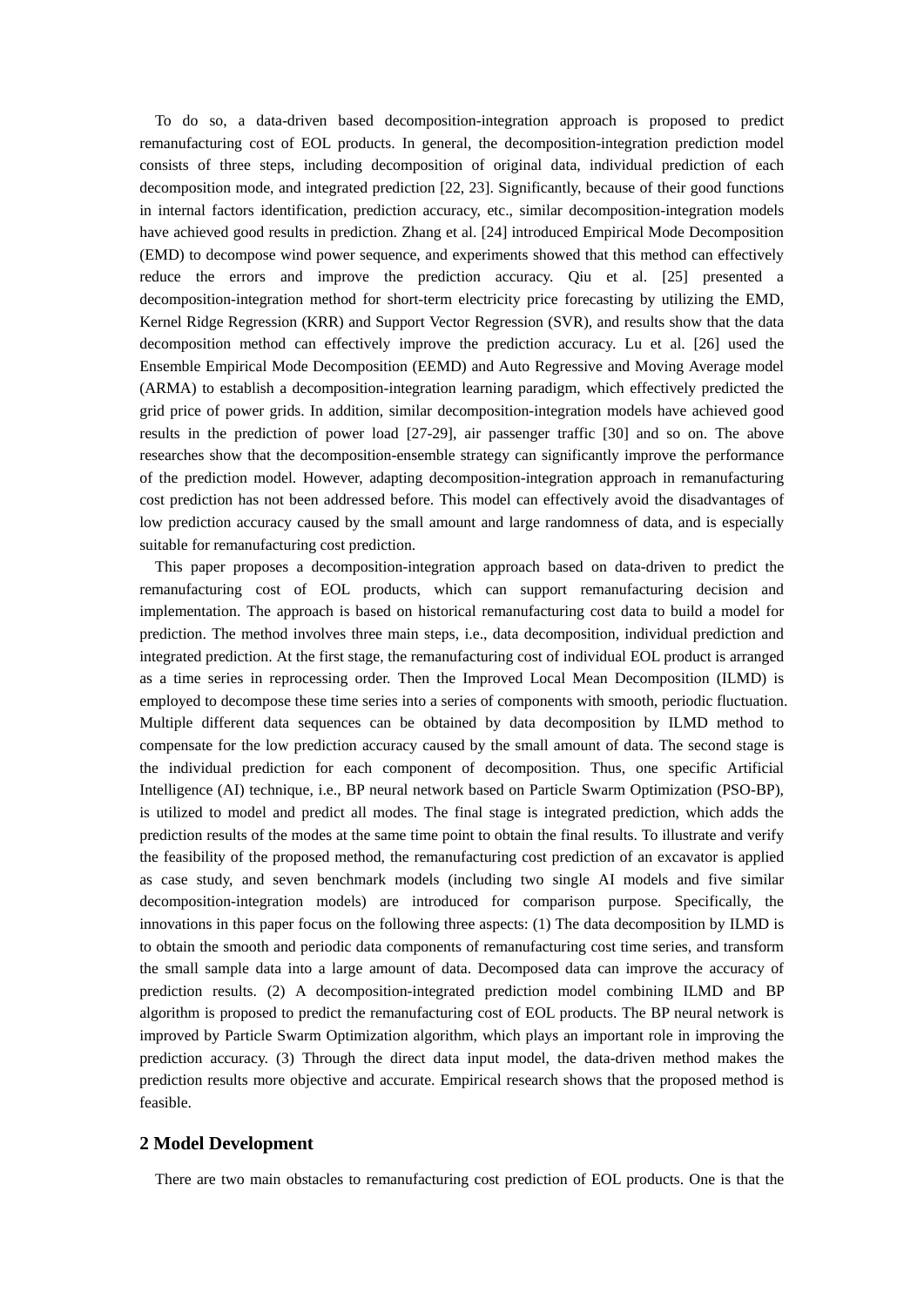uncertainty of the remanufacturing process leads to the cost instability, the traditional linear prediction is difficult. The other is that the scale of the remanufacturing industry is limited, and the amount of available data accumulated is less, which results in the low accuracy of the prediction. For this purpose, a data-driven method for predicting the remanufacturing cost of EOL products is proposed in this section, which is the cost prediction model based data decomposition-integration. The remanufacturing cost of EOL products is affected not only by processing process, etc., but also by the relationship between supply and demand in the market. Therefore, the remanufacturing cost change with time, so these data can also be regarded as time series data. Arrange the cost of the product into time series data according to the time sequence of product remanufacture, time series prediction model can be established to predict the future remanufacturing cost of EOL products.

In this model, time series data are decomposed by ILMD, which makes the data capacity increase, and the decomposed components are periodic and stable. Cost prediction is performed by using the PSO-BP algorithm to avoid nonlinear and non-stationary of data. The model has the following three advantages: (1) The amount of data is expanded by data decomposition, which is very suitable for remanufacturing cost prediction with a small amount of sample data. For example, the original data has 100 groups, which are decomposed into 7 components, and each component also has 100 sets of data, so after decomposing, there are a total of 700 groups. (2) Data decomposition reduces the order of magnitude of data, making each component periodic and easy to calculate. (3) By decomposing the data, the original non-stationary and irregular cost sequence can be decomposed into some steady and regular components, and the prediction accuracy is improved finally.

Section 2.1 generally explains the proposed model, and Sections 2.2-2.4 describe in detail the three main stages of the model and the techniques/methods used in each stage.

### *2.1 Overall structure of the proposed model*

In order to improve the prediction accuracy, the data-driven based decomposition-integration approach is proposed for predicting remanufacturing cost of EOL products, as shown in Fig. 1. The proposed method consists of three main stages, i.e., the historical cost data is decomposed into several data sequences with different characteristics by ILMD, and a powerful AI intelligent algorithm (i.e., PSO-BP) is employed to predict each mode separately, then the integrated prediction obtains the final results by adding the prediction results of the respective decomposition modes at the same time point.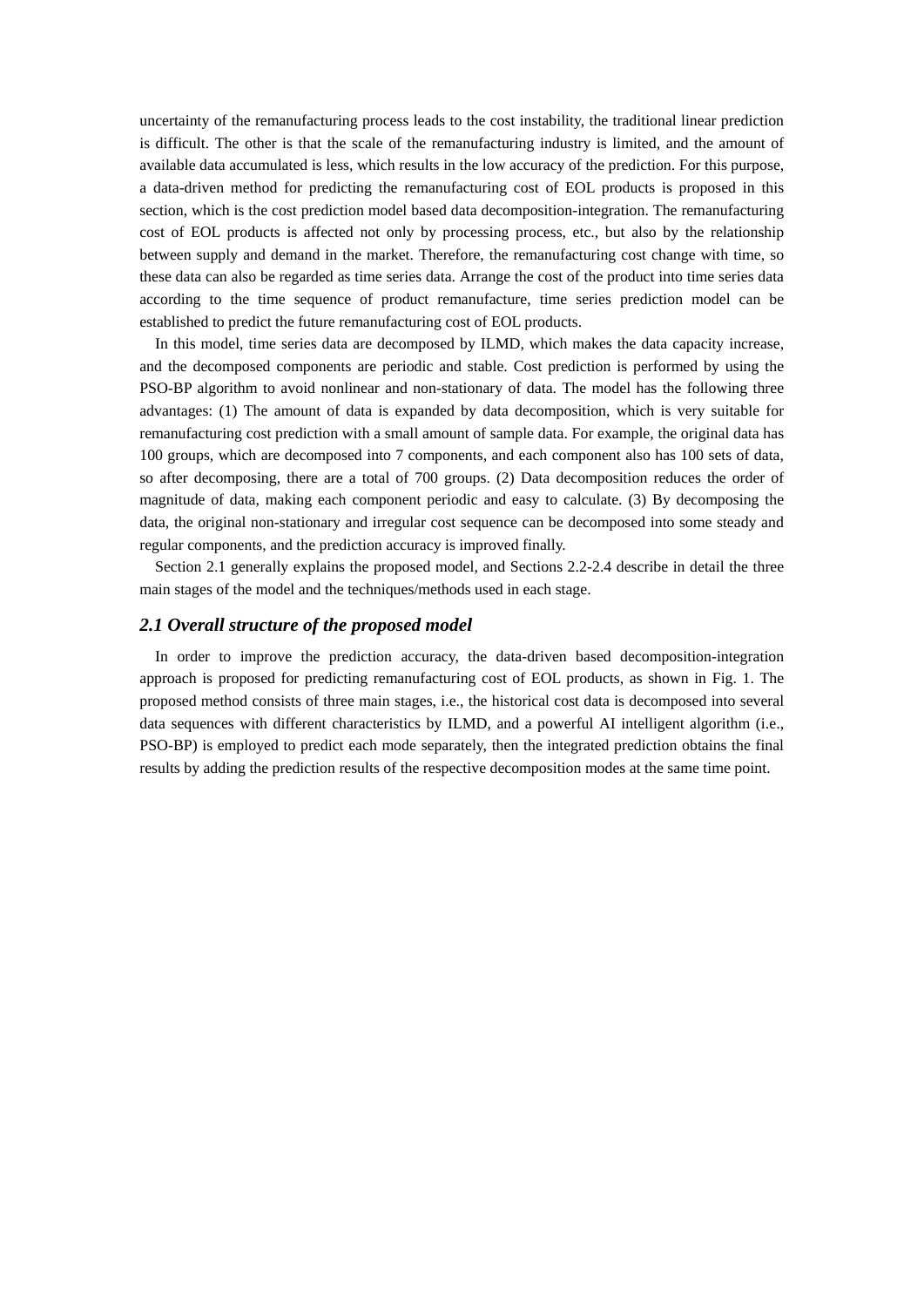

Fig. 1 Framework of data-driven based decomposition-integration model for remanufacturing cost prediction

## *Step 1: Data decomposition*

The remanufacturing cost of individual EOL product is arranged as a time series according to the order of repair. And through the data cleaning, that is, the data that deviates far from the average value is eliminated to ensure the accuracy of the prediction. The time series  $x_t$ ,  $(t = 1, 2, ..., T)$  is decomposed into *n* product function components (PF),  $PF_i(t)$ ,  $(i = 1, 2, ..., n)$  and one residue  $u_k(t)$  by using ILMD technology.

#### *Step 2: Individual prediction*

In the second step, the PSO-BP algorithm, is used as a predictive tool for each mode. Thus, the prediction results  $r_i(t)$  of the corresponding component can be obtained.

#### *Step 3: Integrated prediction*

The predicted values of all PF components and margins are added together to obtain the final predicted value, i.e.,  $\vec{C}_t = \sum_{i=1}^{n} \vec{PF}_{it} + \vec{u}_t$ =  $\vec{C}_t = \sum^n \vec{PF}_{it} + \vec{u}_t$ *i*  $C_t = \sum PF_{it} + u$ 1 , where  $\overrightarrow{PF}_{it}$  is the predicted value of  $\overrightarrow{PF}_{it}$  at time  $t$ , and

 $\vec{u}_t$  is the predicted value of the margin at time *t*. In particular, the direct addition method is simple, but is more reliable and can reduce computational complexity.

The above three main steps and related techniques of the proposed method are detailed in Sections 2.2 to 2.4, respectively.

#### *2.2 Data decomposition*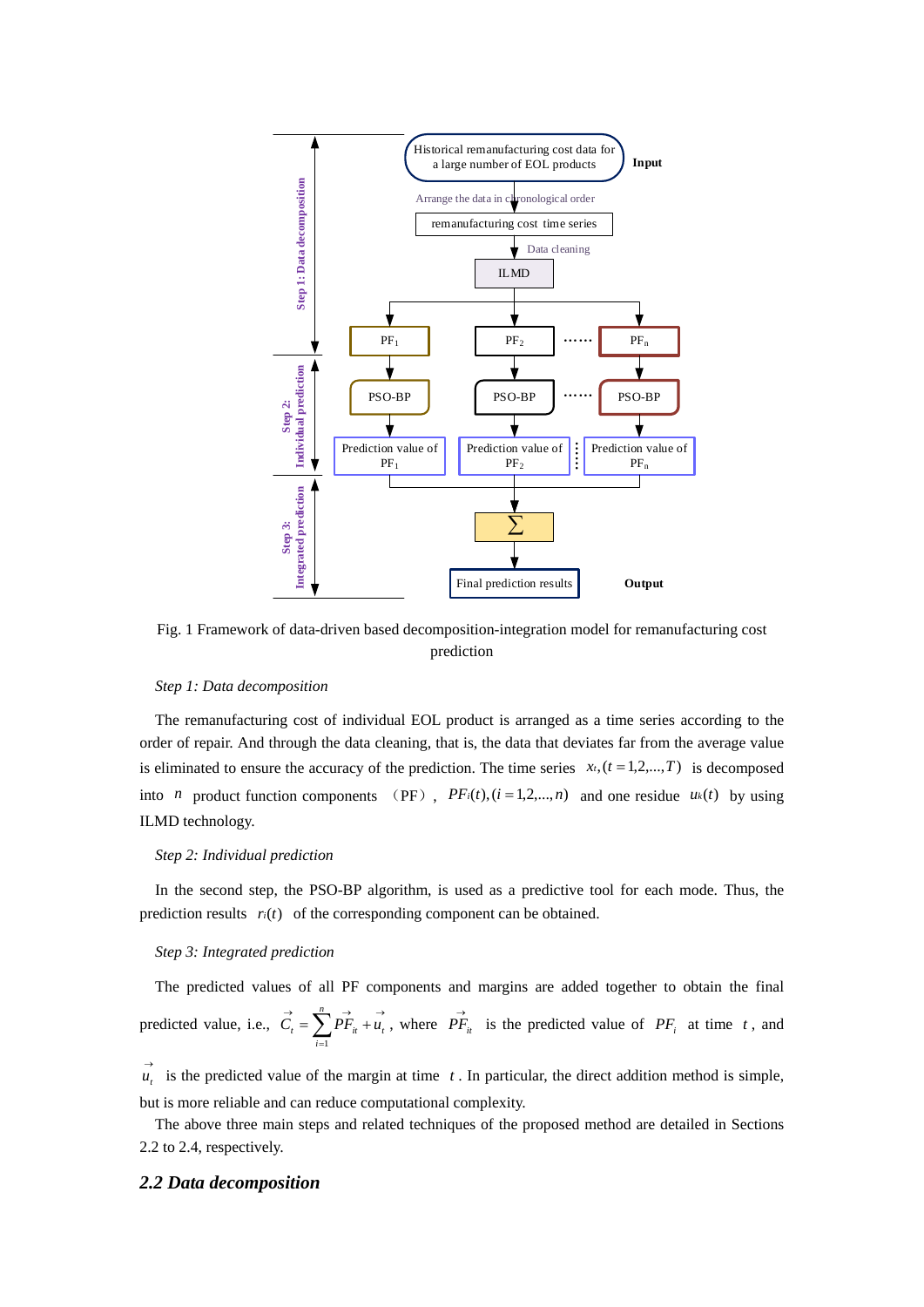At the stage of data decomposition, an effective data decomposition technique, i.e., the ILMD, is used. To improve the accuracy of the cost modelling, some researchers tried to decompose the time series by using the data decomposition method, mine the components of the data information at different time scales. An appropriate prediction model is established for different components, and the prediction effect is improved to a certain extent. The more widely used decomposition methods are EMD [31], EEMD [32], local mean decomposition (LMD) [33], and each decomposition method has its own advantages and deficiencies. The classic LMD uses the moving average method for calculating the local mean function and the envelope estimation function. For low frequency signals, this produces a significant error [34]. Therefore, the classic LMD method will not achieve a better decomposition effect. The improved LMD (ILMD) has been applied in this paper. The cubic mean square interpolation method is used to replace the original moving average method to obtain its local mean function and envelope estimation function. The ILMD does not need to be recalculated, and its error is small, so it has great advantages in computational efficiency and accuracy. The decomposition process of ILMD is as follows:

(1) Find all the local extreme points  $n_i$  of the original signal  $x(t)$ , and then find the average of all the adjacent extreme points. The formula is as follows:

$$
m_i = \frac{n_i + n_{i+1}}{2}
$$
 (1)

Connect all adjacent average values  $m<sub>i</sub>$  with a straight line, and then use cubic spline interpolation to obtain its local mean function  $m_{11}(t)$ .

(2) Calculate the envelope estimate:

$$
a_i = \frac{n_i - n_{i+1}}{2} \tag{2}
$$

All adjacent envelope estimates  $a_i$  a are connected by a straight line, and the envelope estimation function  $a_{11}(t)$  is obtained by cubic spline interpolation.

(3) Separate  $m_{11}(t)$  from the original signal to get  $h_{11}(t)$ , which is calculated as follows:

$$
h_{11}(t) = x(t) - m_{11}(t) \tag{3}
$$

(4) Divide  $h_{11}(t)$  obtained by the above formula by  $a_{11}(t)$  to obtain  $s_{11}(t)$ . The calculation formula is as follows:

$$
s_{11}(t) = h_{11}(t) / a_{11}(t) \tag{4}
$$

(5) Repeat the above four steps for  $s_{11}(t)$ , if the envelope evaluation function  $a_{12}(t)$  of  $s_{11}(t)$  is not equal to 1, it means that  $s_{11}(t)$  is not a pure FM signal, then repeat the above four steps again, until  $s_{11}(t)$  is a pure FM signal, that is its envelope evaluation function  $a_{1(n+1)}(t) = 1$  and its termination condition is  $\lim_{n\to\infty} a_{1n}(t) = 1$ . Without affecting the decomposition effect, a variation range ∆ can also be set in order to reduce the number of iterations, and the iteration is stopped when  $1 - \Delta \le a_{1n}(t) \le 1 + \Delta$  is satisfied.

(6) Many envelope estimation functions are generated during the iteration process. Multiply all of them to obtain an envelope signal.

$$
a_1(t) = \prod_{q=1}^{n} a_{1q}(t)
$$
 (5)

(7) The first PF component PF1 is the product of the pure FM signal  $s_{1n}(t)$  and the envelope signal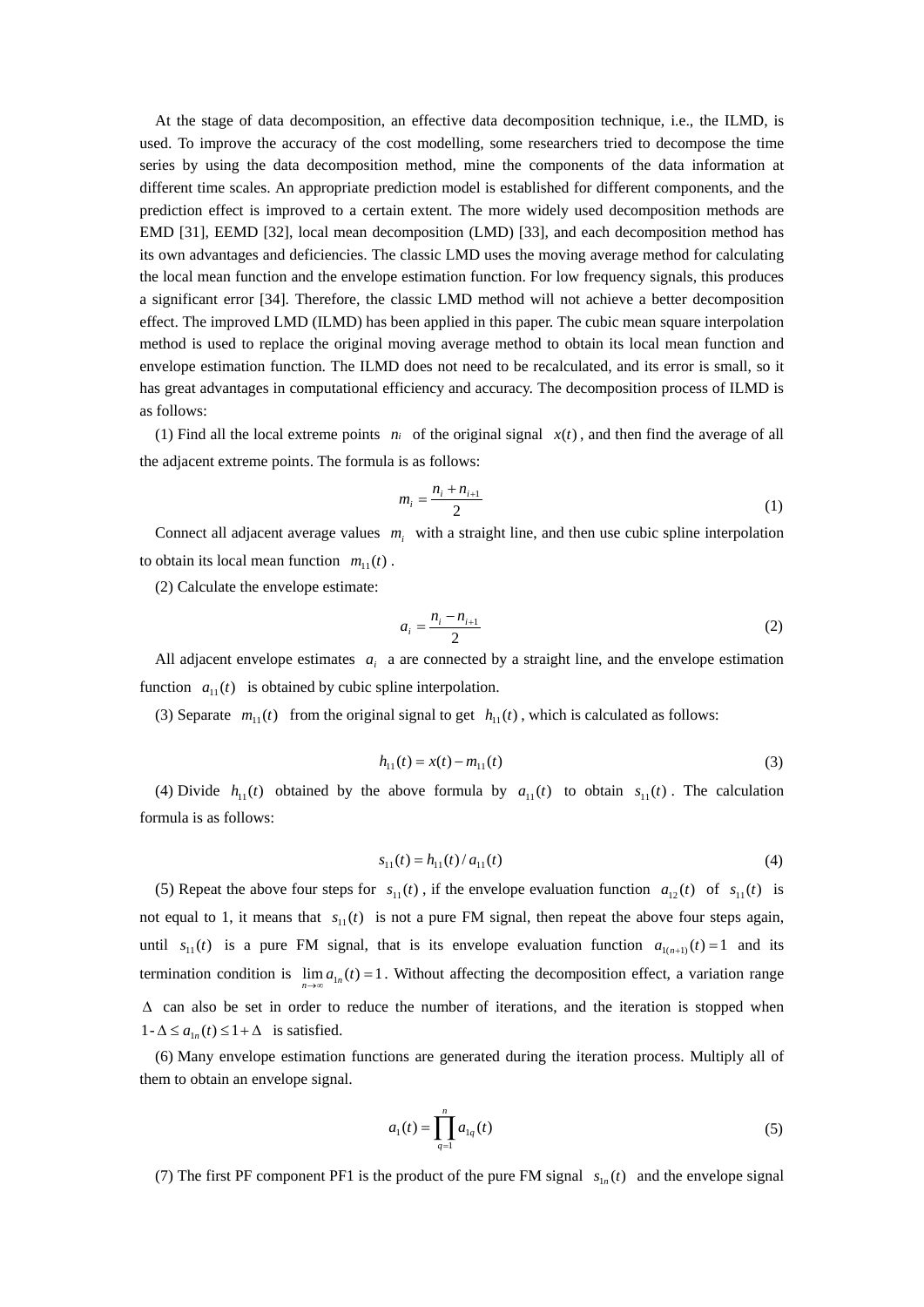$a_1(t)$ , i.e.,  $PF1 = a_1(t) s_{1n}(t)$ .

(8) Separate the PF1 from the original signal  $x(t)$  to get the signal  $u_1(t)$ , repeat the above process for  $u_1(t)$ , and the loop is repeated *m* times until  $u_m(t)$  is a monotonic function. As follows:

$$
u_1(t) = x(t) - PF_1(t)
$$
  
\n
$$
u_2(t) = u_1(t) - PF_2(t)
$$
  
\n...  
\n
$$
u_m(t) = u_{m-1}(t) - PF_m(t)
$$
\n(6)

Finally, the original signal  $x(t)$  can be expressed in the following form:

$$
x(t) = \sum_{p=1}^{m} PF_p(t) + u_m(t)
$$
\n(7)

#### *2.3 Individual prediction*

Intelligent algorithms are the best tools for applying in the individual prediction stage due to its good adaptability and fitting ability. For this reason, researchers in remanufacturing cost prediction apply AI prediction and computational intelligence such as ANN, SVM, and LSSVR to such highly random, non-linear, non-stationary complex systems. Among many AI models, ANN have excellent features such as large-scale distributed parallel processing, nonlinear, self-organizing, self-learning, and associative memory, which can be used as an advanced means of cost prediction. The neural network (NN) can be used for time series prediction, which refers to using a neural network to approximate a time series, and the first *k* values  $x_n, x_{n-1}, x_{n-2}, \dots, x_{n-k} + 1$  of the time series can be used to predict the next *m* values  $x_{n+1}, x_{n+2}, \dots, x_{n+m}$ . Described as follows:

$$
x_{n+m} = F(x_n, x_{n-1}, x_{n-2}, \cdots, x_{n-k} + 1)
$$
 (8)

That is, the neural network is used to fit the function *F* and use it to derive future values. In the prediction process, the obtained prediction value can be used as an input of the next prediction to calculate further prediction values for iterative multi-step prediction.

As a kind of ANN, BP neural network is the most widely used due to its good approximation ability and mature training methods. BP neural network is a multilayer feedforward neural network (MFNN), which can approximate any nonlinear continuous function with arbitrary precision, has strong fault tolerance and fast processing speed, and is suitable for prediction. Therefore, Particle Swarm Optimization BP neural network is introduced as an individual predictive tool for components in this research.

#### **2.3.1 BP neural network**

BP neural network, one of the most widely used neural network models, is a multilayer feedforward network which propagates in the opposite direction of error [35]. The topological structure of the BP neural network model comprises input layer, hidden layer and output layer. The learning process of BP network is divided into two stages:

(1) Input a known learning sample, and calculate the output of each neuron from the first layer of the network backward through the set network structure and the weight and threshold of the previous iteration.

(2) Modify the weight and threshold, and calculate the influence (gradient) of each weight and threshold on the total error from the last layer, and modify the weights and thresholds accordingly.

The above two processes are repeated alternately, and the error is transmitted back to the layer by layer to correct the weight and threshold between the layers until the convergence is reached. The PSO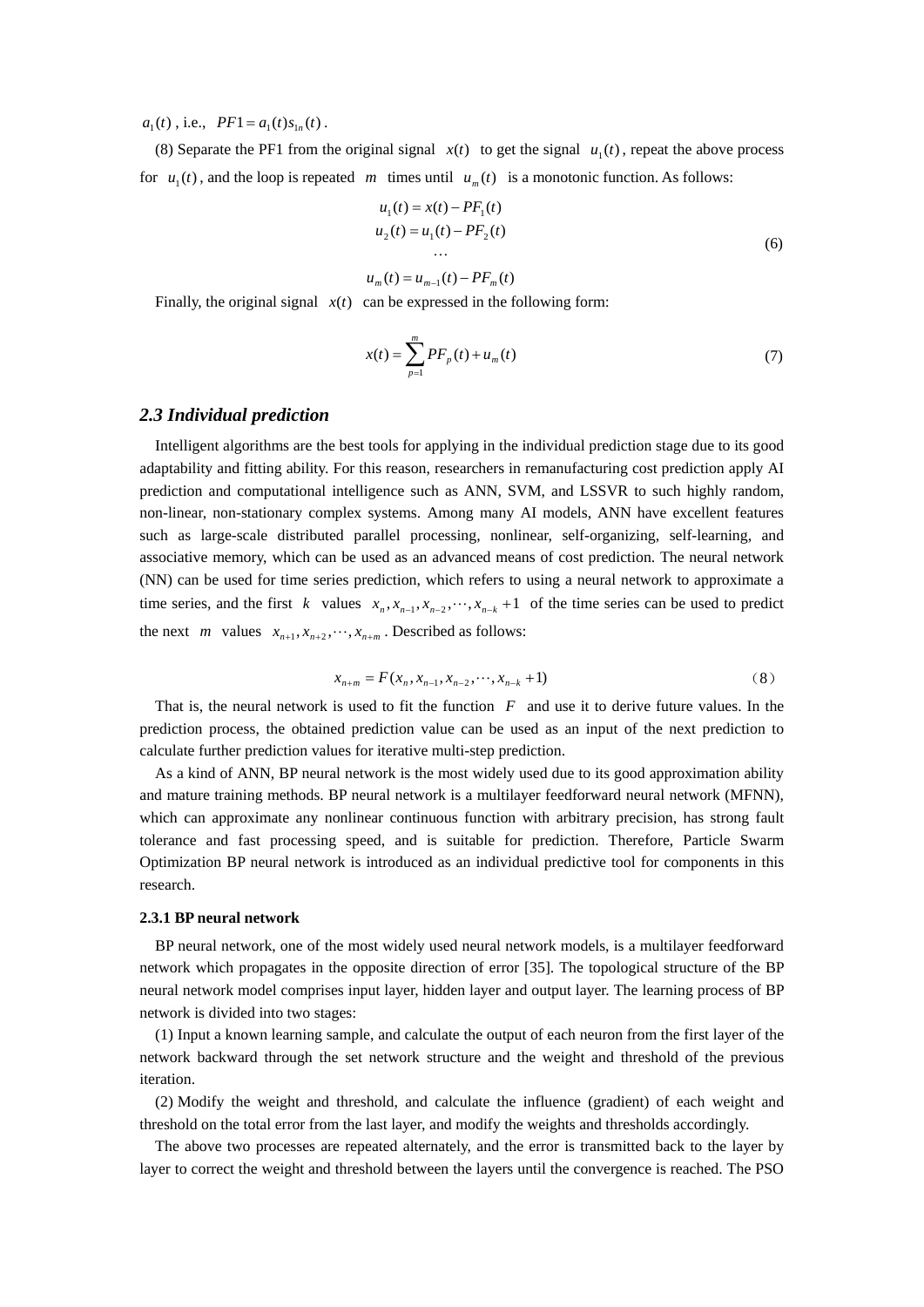fitness function adopted in this paper is determined according to this rule.

In neural network training, the so-called "over-fitting" problem may occur. The sample error for the training set can be small, but the error is large for new samples other than the training set. That is the network remembers the trained samples, but lacks the ability to generalize the new samples. This paper improves the generalization ability of the network by correcting the network error performance function and the error performance adjustment rate.

## **2.3.2 PSO algorithm**

PSO is an intelligent optimization algorithm that can optimize the internal structure of BP neural network, improve the convergence speed, effectively prevent falling into local extremum, and quickly search for global optimal solution.

Suppose the velocity and position vector of particle *i* are  $v_i = (v_{i1}, v_{i2}, \dots, v_{iD})$  and  $x_i = (x_{i1}, x_{i2}, \dots, x_{iD})$ , where D represents the dimension of space, then

$$
v_{id}(t+1) = \omega v_{id}(t) + c r_1 (p_{id}(t) - X_{id}(t)) + c_2 r_2 (p_{gd}(t) - X_{id}(t))
$$
\n(9)

$$
x_{id}(t+1) = x_{id}(t) + v_{id}(t+1)
$$
 (10)

Where  $c_1$  and  $c_2$  are acceleration coefficients;  $p_{id}(t)$  and  $p_{gd}(t)$  are the optimal positions of particle *i* and particle group at time *t*;  $r_1$  and  $r_2$  are random numbers between 0 and 1;  $\omega$  is inertia factor.

## **2.3.3 PSO-BP model**

In the process of cost prediction, since the initial parameters of the network are randomly set, it may cause a large error or non-convergence in the process of network training. Therefore, PSO is used to improve the initial parameters of BP neural network. In the process of optimization, each particle individual is a set of weights and thresholds. After the particle finds the optimal position, the information carried by the particle is the optimal weight value and threshold value. The information is assigned to the network and then trained and predicted. The algorithm flow of the PSO-BP model is shown in Fig. 2. The prediction steps of PSO-BP model are as follows:

*Step 1:* The BP neural network is initialized, and the data is normalized.

*Step 2:* Initialization parameters. Determine the velocity  $v_{\text{max}}$ ,  $v_{\text{min}}$ , position  $x_{\text{max}}$ ,  $x_{\text{min}}$ ,  $c_1$ ,  $c_2$ ,  $r_1$ ,  $r_2$ ,  $w_{\text{max}}$  and  $w_{\text{min}}$ , population number *N*, maximum iteration number *T*, objective function *E* , minimum error *e* in the PSO algorithm.

*Step 3:* Randomly generate *N* particles *pop* , each of which is a set of potential solutions, the *N* group weight threshold.

*Step 4:* Set the *e* as the index, the fitness values of each particle are calculated, and  $P_{best}$  and  $G<sub>best</sub>$  are obtained by comparison.

*Step 5:* When the number of iterations reaches *T* or the fitness value  $E < e$ , the particle *pop* at this time is output. Otherwise, let the number of iterations  $t = t + 1$  and return to *step 3*.

*Step 6:* The optimal solution of the PSO algorithm is employed as the initial weight and threshold of the BP neural network for cost prediction.

*Step 7:* The BP neural network is trained and tested with the normalized cost data, and the error is compared with the actual cost. If the error is met, the prediction result is output, otherwise go to *step 2*.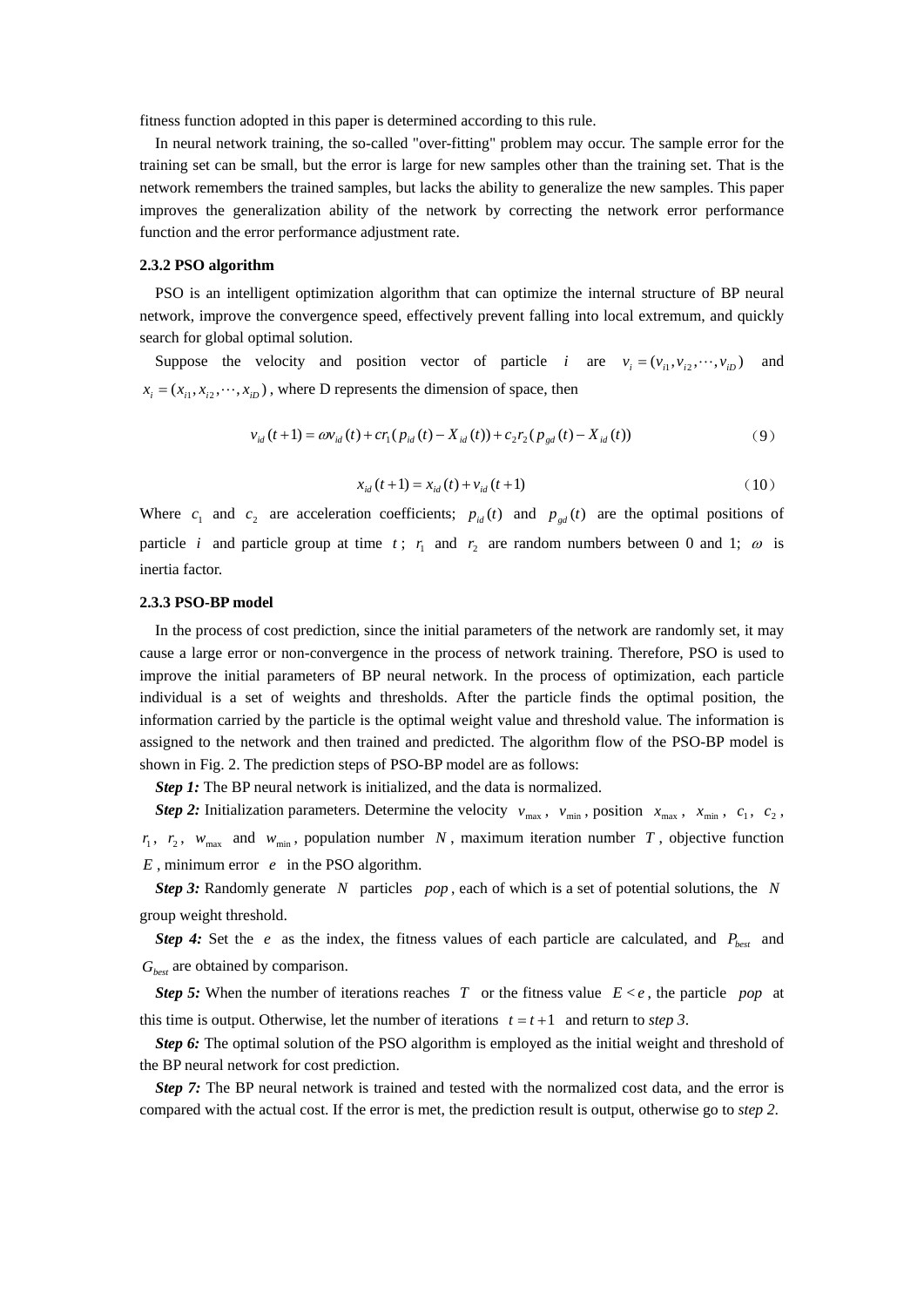

Fig. 2 Flow of PSO neural network algorithm

## *2.4 Integrated prediction*

In the stage of integrated prediction, BP neural network or linear regression etc., can be employed to obtain the final result. However, the integration of results by direct addition has an irreplaceable advantage in terms of calculation speed and accuracy.

$$
\vec{c}_t = f\left(\vec{d}_t(1), \vec{d}_t(2), \dots, \vec{d}_t(k)\right)
$$
\n(11)

where  $\vec{c}_t$  denotes the final cost prediction result at time t, and  $\vec{d}_t(j)$  is the prediction value for the *j*-th mode. Owing to the original sequence data is decomposed into a plurality of modes by ILDM, the prediction values of the components at each moment are further obtained by separately predicting. The predicted values of each component at the same time point are added to obtain the final prediction result at that time point, i.e.,  $\overrightarrow{c}_t = \sum_{j=1}^k$ *j*  $c_t = \sum d_t (j$ 1  $(j)$ . Therefore, a simple but effective integration method is adopted, i.e., the ADD.

# **3 Case study**

In order to verify the effectiveness of the proposed method, the remanufacturing cost prediction of the excavators DH220 in a construction machinery company is taken as the case study. The company specializes in the remanufacturing of construction machinery, the main products are various types of excavators (e.g., model DH220). As shown in Fig. 3, it is the DH220 excavator and the remanufacturing process of excavator. An empirical study is designed in Section 3.1 and the results of the experiment are further discussed in Section 3.2.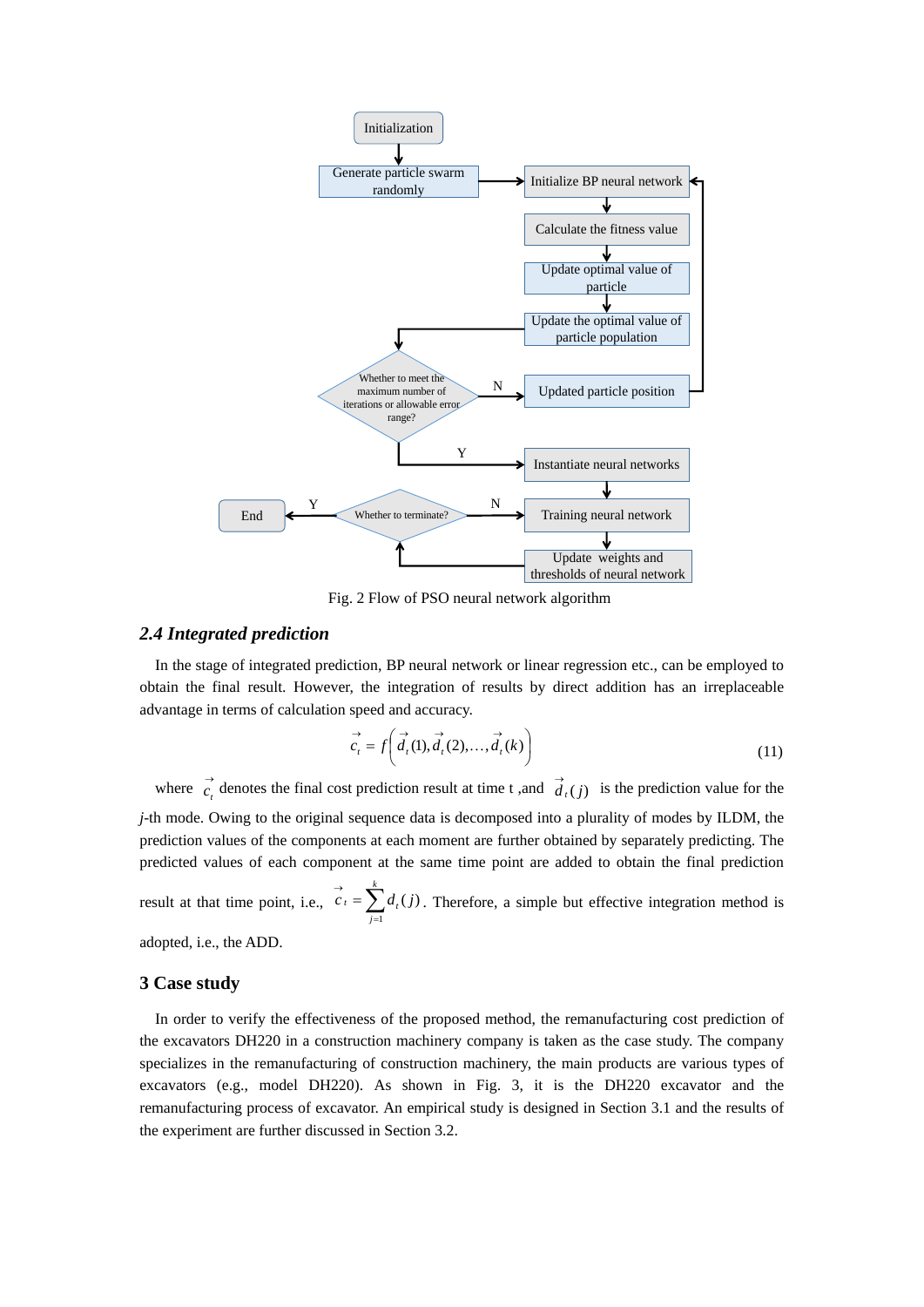

Fig. 3 Excavator of model DH220 and remanufacturing process of excavator

# *3.1 Experiment design*

## **3.1.1 Data descriptions and prediction process**

Hereon, the historical remanufacturing cost of DH220 excavator from June to December 2017 in a remanufacturing company is used as the original sample, for a total of 85 sets of data, as shown in Table 1. After data cleaning to eliminate outliers, a total of 80 sets of data are valid and can be used as input to the predictive model, as shown in Fig. 4. The sample data are divided into two subsets, i.e., the preceding 2/3 of total observations are selected as the training data input model, and the last 25 sets of data are used as test samples to detect the accuracy of the prediction model. The data-driven based decomposition-integration model proposed in this paper is adapted to predict the remanufacturing cost of the excavator. The prediction processes are as follows:

| Product NO. / Repair<br>time Ranking T | Cost (4) / yuan | Product NO. / Repair<br>time Ranking T | $Cost(F)/$ yuan | Product NO. / Repair<br>time Ranking T | Cost (4) / yuan |
|----------------------------------------|-----------------|----------------------------------------|-----------------|----------------------------------------|-----------------|
|                                        | 393656          | 8                                      | 351145          | 15                                     | 339612          |
| 2                                      | 406136          | 9                                      | 392699          | 16                                     | 277098          |
| 3                                      | 400338          | 10                                     | 426110          |                                        |                 |
| 4                                      | 445091          | 11                                     | 446508          |                                        |                 |
| 5                                      | 384368          | 12                                     | 441273          | 83                                     | 297124          |
| 6                                      | 422581          | 13                                     | 290964          | 84                                     | 307812          |
|                                        | 367647          | 14                                     | 486811          | 85                                     | 352145          |

Table 1 Historical data of remanufacturing cost of DH220 excavator

*Step 1*: Preprocess the historical data, make the data into a time series in the order in which they are remanufactured. Time series data of a single product is expressed as  $P(t, c)$ , where  $t$  indicates time, which is the number of the *t*-th product, and *c* represents the cost.

*Step 2*: ILMD decomposition. The time data sequence obtained in the Step 1 is decomposed according to the method of improving the local mean decomposition. After the decomposition, the simulation result finally obtains 4 components ( $PFi$ ,  $(i = 1,2,3,4)$  and 1 margin (represented by *R5*). The decomposition of the latter 25 sets of data is mainly employed for subsequent predictions.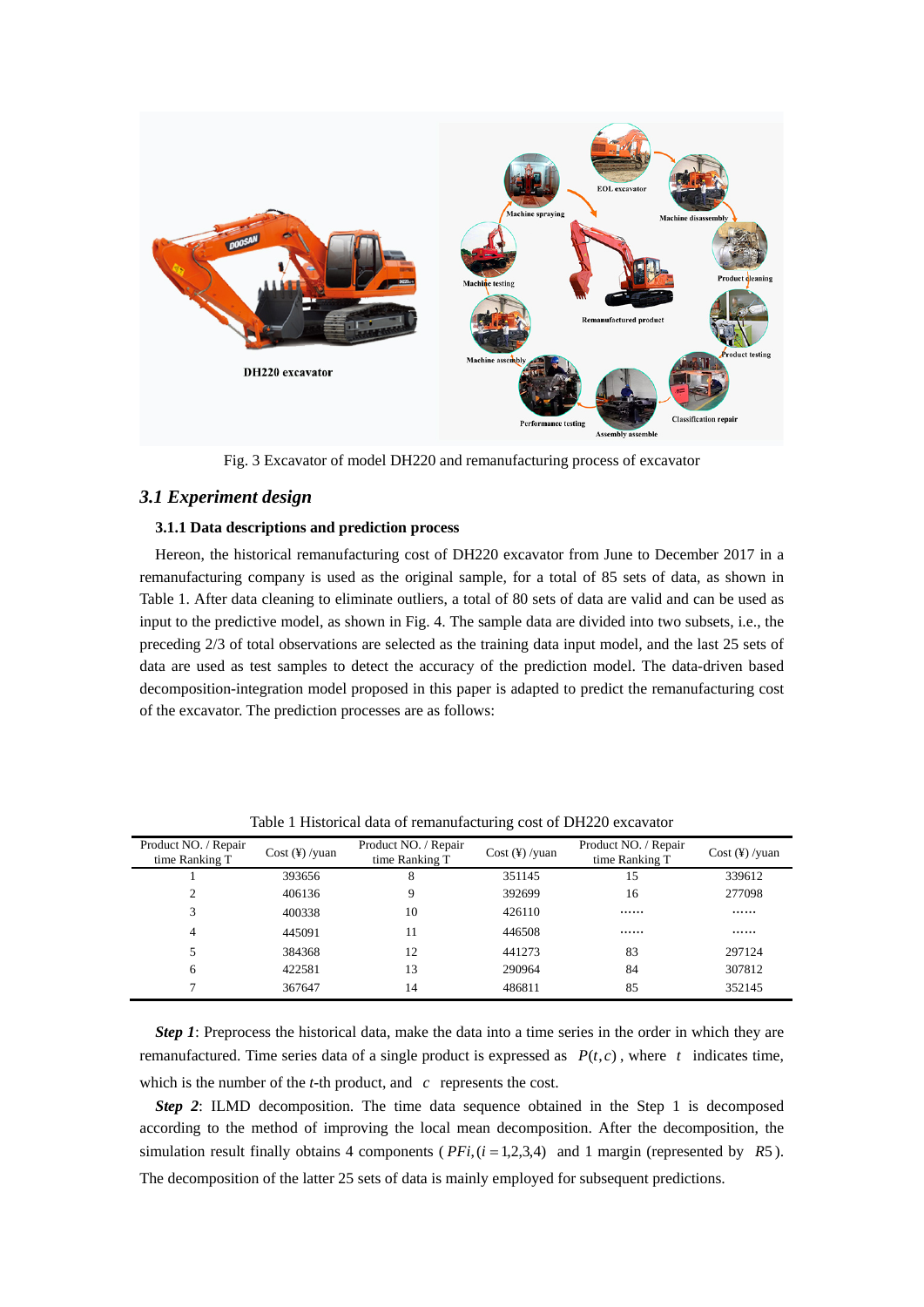*Step 3*: Train the BP neural network. For BP neural network, it must be trained to get the suitable network that is for prediction. Hereon, BP neural network is established for the 4 components and 1 margin obtained in the second step, and they are trained separately. The input layer of BP neural network has 6 nodes and the output layer has 1 node. The number of hidden layer nodes is determined during the experiment. The preceding six values of time series are enlisted as input to predict the following values, and so on. The training method and rules are as follows: the first group of data (each group of 6 values) is only used as the input of the second group of data, and the other groups of data are used as both the output of the previous set of data and the input of the next set of data. The parameters are optimized by PSO algorithm to improve its convergence speed and prediction accuracy.

*Step 4*: BP neural network prediction. The prediction process proposed model is shown in Fig. 5. The last 25 sets of data of each component decomposed by ILMD in step 2 is applied as the test set. When predicting the decomposition value of the *n*-th time of the *i*-th component, for the BP neural network, the input layer inputs the data of the six time points of  $PFi_{n-6}$ ,  $PFi_{n-5}$ ,  $\cdots$ ,  $PFi_{n-1}$ . For example, to get the value at the 11th time point, the PF1 value of the nearest 6 points  $(PF1_5, PF1_6, \dots, PF1_{10})$  is employed as the input to obtain the predicted value.

*Step 5*: Find the predicted value. Finally, all the predicted values of the PF component and the margin are added together to obtain the final predicted value.



Fig. 4 Original data of remanufacturing cost of excavators



Fig. 5 Prediction process of model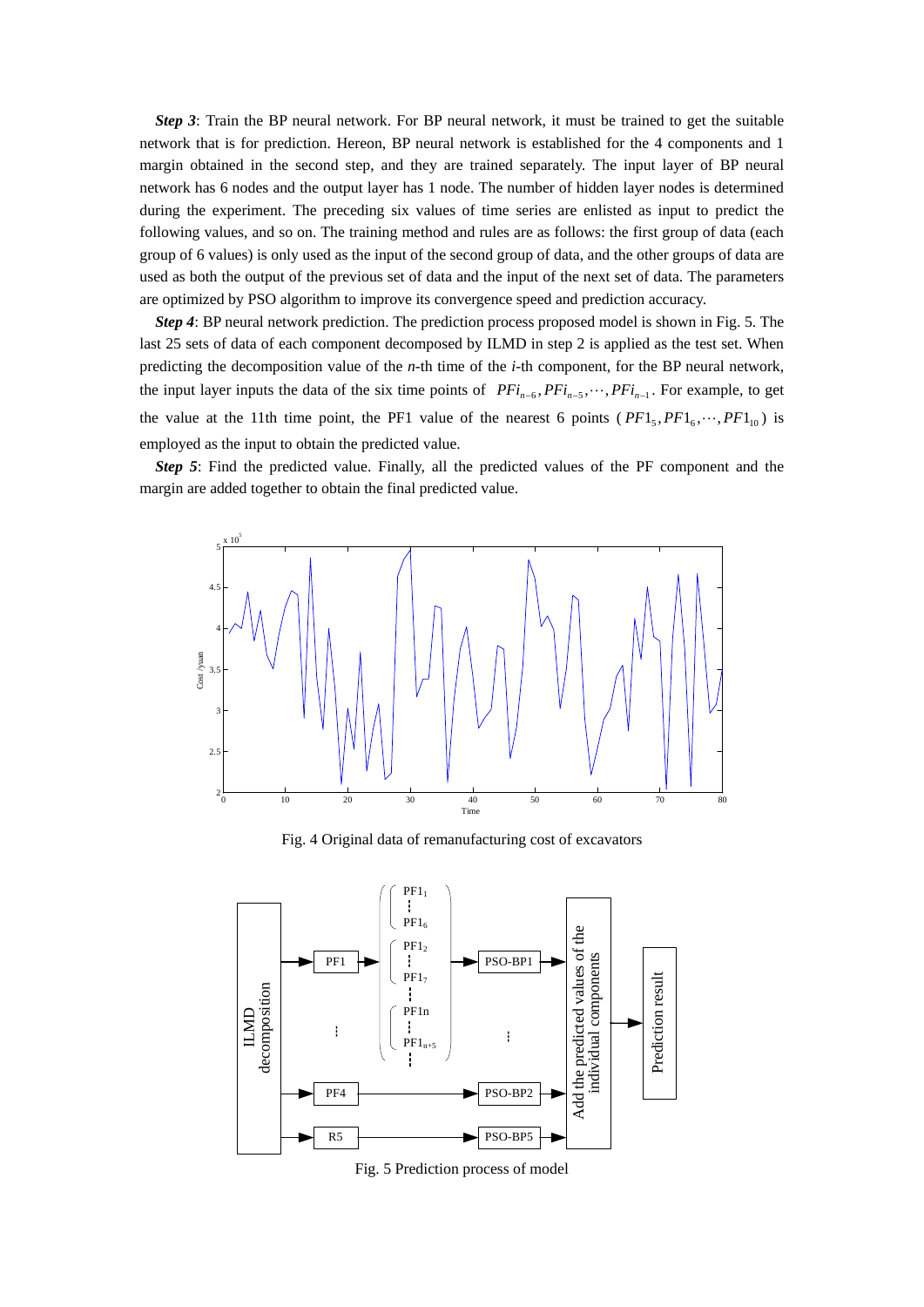#### **3.1.2 Evaluation criteria**

In order to more accurately and reasonably describe the predictive performance of various prediction methods, two indicators are selected here as evaluation criterion, i.e., mean square error (MSE) and mean absolute percent error (MAPE). The expressions of these two error indicators are:

$$
MSE = \frac{1}{N} \sum_{i=1}^{N} (c_i - c_i)^2
$$
 (12)

$$
MAPE = \frac{1}{N} \left( \sum_{i=1}^{N} \left| \frac{c_i - \overrightarrow{c_i}}{c_i} \right| \times 100\% \right)
$$
 (13)

where  $c_i$  is the actual cost value,  $\overrightarrow{c_i}$  is the predicted cost value, N is the total number of predicted values.

#### **3.1.3 Benchmark models**

In this paper, some other prediction models are introduced, and some of the mainstream prediction techniques are utilized as benchmark models, which are compared with the proposed models, so as to verify the superiority of the proposed model. Accordingly, the most popular AI single model (such as SVM) and a similar decomposition-integration model are formulated.

The existing mainstream prediction techniques are roughly divided into two categories, i.e., traditional metrological models and artificial intelligence models. Therefore, in the field of artificial intelligence, a general BP neural network and a BP neural network based on Particle Swarm Optimization are selected as the benchmark model. For the decomposition-integration model, some typical decomposition methods such as EMD, EEMD, LMD, etc., combined with the same individual prediction and integrated prediction methods as the benchmark model.

Ultimately, there are seven benchmark models, including two popular AI single models (BP and PSO-BP), and five similar decomposition-integration models (i.e., EMD-PSO-BP, EEMD-PSO-BP, LMD-PSO-BP, ILMD-SVM, ILMD-BP), which are compared with proposed model (i.e., ILMD-PSO-BP). In these abbreviations, the first part and second part (the last two or one acronym) correspond to data decomposition and individual prediction techniques, respectively.

## *3.2 Prediction results*

#### **3.2.1 Data decomposition results**

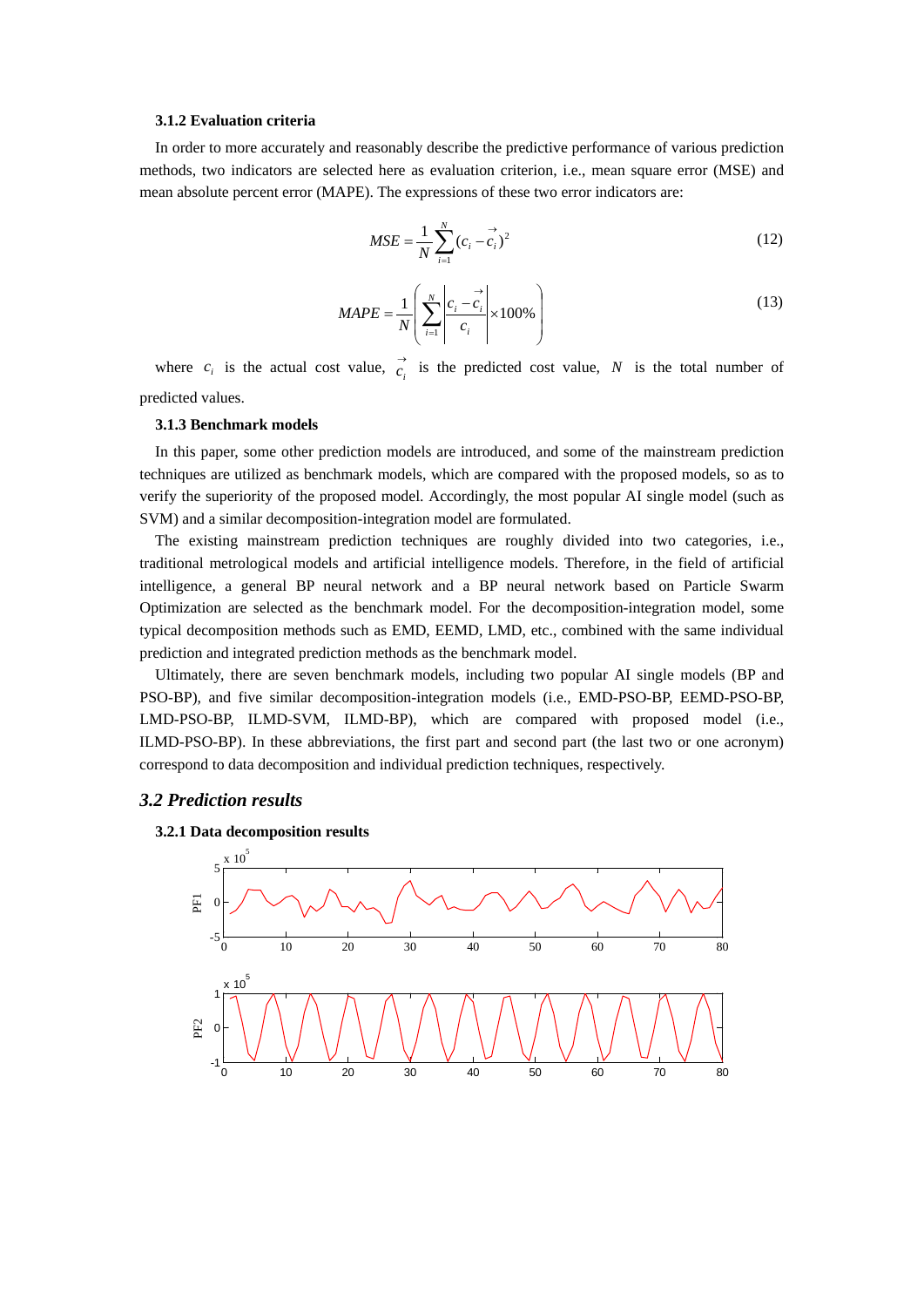

Fig. 6 Data decomposition results of remanufacturing cost via ILMD

The results of the original cost data decomposition are shown in Fig. 6. It can be clearly seen that sequence data of historical remanufacturing cost for the excavator is decomposed into five modes, i.e., four kinds of PFs and one margin (R5). As can be seen from Fig. 6, the original sequence is decomposed into several simple waveforms. Each waveform shows obvious regularity, and all kinds of prediction techniques are better for the prediction of time series with single or few composite trends. At the same time, appropriate prediction models can be selected according to the characteristics of each component. In this way, the accuracy of the whole prediction can be improved by the individual prediction of each component. Therefore, the PSO-BP model is used to predict the components, and then the final prediction results are obtained by adding.

#### **3.2.2 Prediction results and comparative analysis**

The results of the remanufacturing cost prediction based on the ILMD and PSO-BP neural network models are shown in Fig. 7. From Fig. 7, it is known that the predicted value of the remanufacturing cost time series is quite close to the actual value. To further illustrate effects of proposed modeling and prediction for remanufacturing cost, the prediction effects of the seven benchmark models presented in Section 3.1.3 are compared, as shown in Fig. 7.

As for prediction accuracy, Fig. 8 reports the MAPE and MSE criteria for the prediction of different models using the same data. Three main significant conclusions can be obtained from the figure. First of all, the performance of the proposed method is significantly better all benchmark models approach, including the corresponding single AI model or a similar decomposition-integration prediction method, with minimal MAPE and MSE values in all cases. Further results show that the proposed decomposition-integration prediction method can significantly improve the performance of the model.

Second, when the proposed model (i.e., ILMD-PSO-BP) is compared with tow single AI models (i.e., BP and PSO-BP), the performance of the former is significantly better than that of the single model. Especially in all cases, the MAPE and MSE values of the ILMD-PSO-BP model are much smaller than the MAPE and MSE values of BP (or PSO-BP). It can be considered that the decomposition-integration model can help to explore the inherent hidden relationship of the remanufacturing cost, thereby further improving the prediction accuracy.

Third, the decomposition-integration model using ILMD as a decomposition technique (i.e.,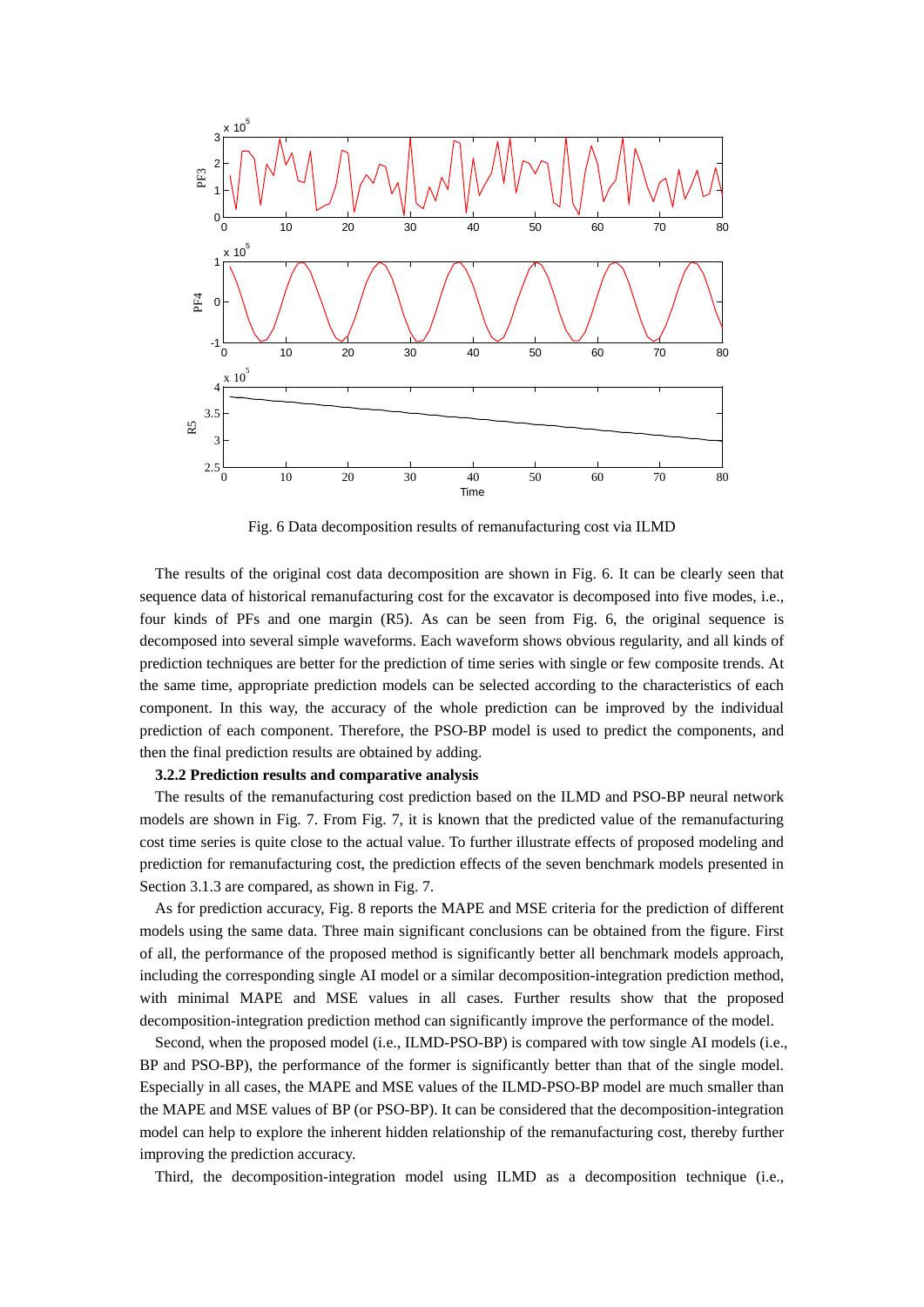ILMD-PSO-BP) is more accurate and effective than the other methods (i.e., EMD-PSO-BP, EEMD-PSO-BP, LMD-PSO-BP, ILMD-SVM, ILMD-BP) in most cases. This shows that in data analysis, ILMD is a more efficient decomposition method than its original form LMD and the common two technologies EMD/EEMD, because it successfully solves the problem of mode mixing.

Generally speaking, an important conclusion is that the proposed prediction model can statistically prove superior to all considered benchmark models in terms of remanufacturing cost prediction EOL products. Especially in various models, it can be seen from the comparison of results of MSE and MAPE that the proposed model achieves the highest prediction accuracy. In addition, the computational time of the proposed method is relatively short, further illustrating the efficiency of the model. The above results testify the feasibility of the proposed method in predicting performance, so corresponding decomposition-integration method can be utilized as an effective tool for remanufacturing cost analysis and prediction.



Fig. 7 The prediction results of the proposed decomposition-integration method



Fig. 8 Performance comparison of eight models for remanufacturing cost prediction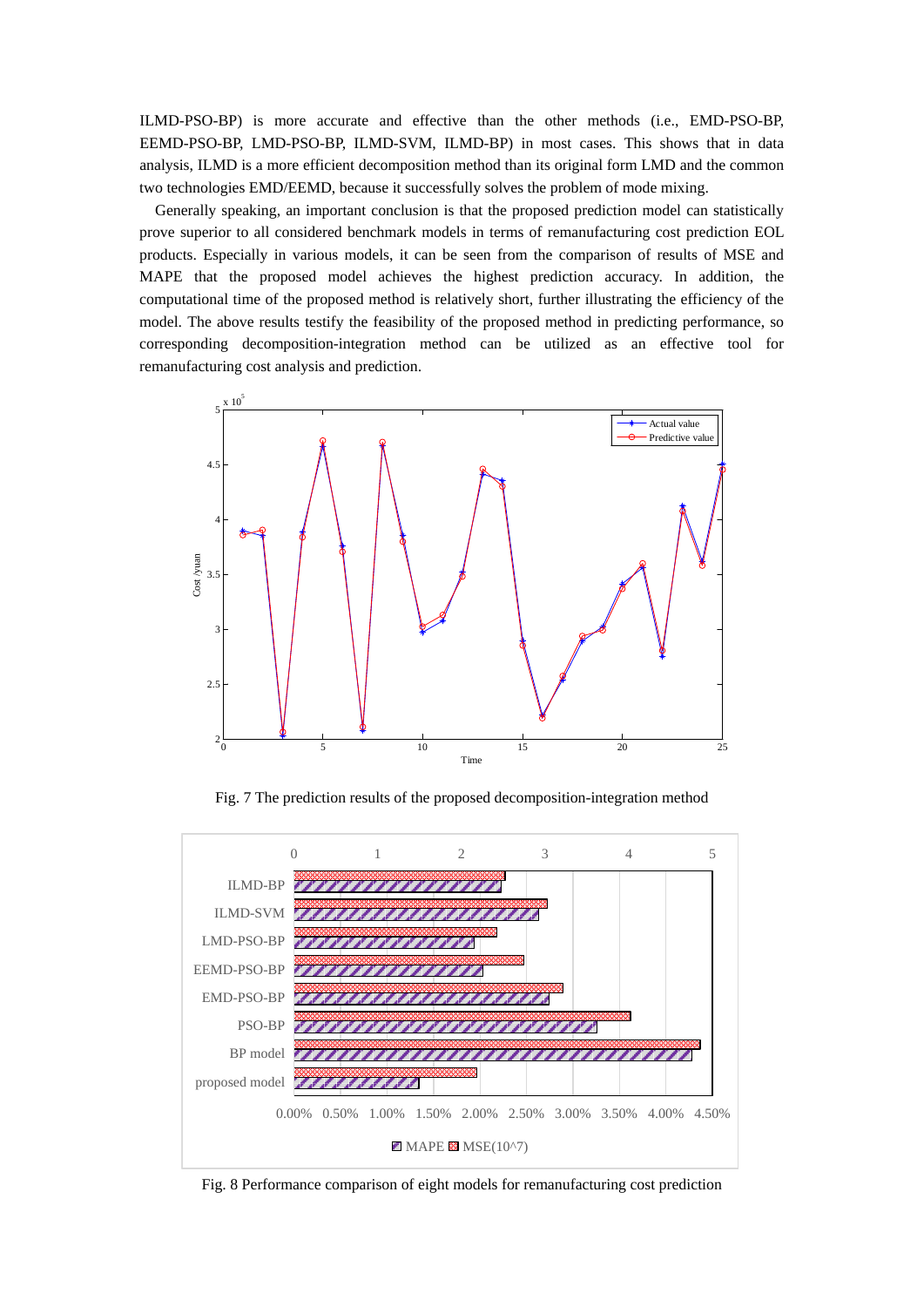# **4 Conclusions**

A data-driven based decomposition-integration method has been presented for predicting remanufacturing cost of EOL products. Actually, three main steps are involved in the model, i.e., data decomposition by ILMD to generate several new components, individual prediction for each decomposed component by an AI tool ((i.e., PSO-BP)), and integrated prediction via adding the predicted values of all components for obtaining final prediction results. In the proposed data-driven prediction model, all the decomposed components are deeply analyzed to reduce the computational complexity and improve the prediction accuracy.

In the case study, the proposed method is applied to the predict the remanufacturing cost of EOL excavators. Above all, the accuracy of the method is verified by comparing the predicted value with the actual value of samples, and furthermore, it is compared with seven benchmark models. The results show that the proposed data-driven based decomposition integration model is more advantageous than all the considered benchmark models in terms of improving prediction accuracy and reducing the computational cost. And it can be utilized as an effective tool to analyze and predict remanufacturing cost of EOL products.

Besides remanufacturing cost data, this method can be applied to other prediction tasks, such as power load forecasting, wind power forecasting, etc., particularly for data with small data volume, strong randomness, and unclear internal relationships. In addition, based on the interesting "data-driven modeling" idea, by formulating data decomposition, individual prediction and integrated prediction technology, other more powerful decomposition-integrated models can be developed accordingly. These issues will be resolved in subsequent studies.

## **Acknowledgments**

The work described in this paper was supported by the National Natural Science Foundation of China (51675388); the Plateau Disciplines in Shanghai; 2018 Green manufacturing system integration project of Ministry of information industry; College Students Science and Technology Innovation Fund of Wuhan University of Science and Technology (18ZRB074); Wuhan University of Science and Technology Graduate Innovation and Entrepreneurship Fund (JCX201866). These financial contributions are gratefully acknowledged.

# **References**

- [1] Zhang. Y, Ren. S, Liu. Y, Si. S, A big data analytics architecture for cleaner manufacturing and maintenance processes of complex products, Journal of Cleaner Production, 2016.
- [2] Li. L, Li. C, Tang. Y, Du, Y, An integrated approach of reverse engineering aided remanufacturing process for worn components, Robotics & Computer Integrated Manufacturing. 48 (2017) 39-50.
- [3] Ye Bowen, The research of application big Data analytics to the parts remanufacturing economic evaluation, Huazhong University of Science and Technology, 2014.
- [4] Ijomah. W. L, Mcmahon. C. A, Hammond. G. P, Newman. S. T, Development of design for remanufacturing guidelines to support sustainable manufacturing, Robotics & Computer Integrated Manufacturing. 23 (6) (2007) 712-71916.
- [5] Jiang. Z, Jiang. Y, Wang. Y, Zhang. H, Cao. H, Tian, G, A hybrid approach of rough set and case-based reasoning to remanufacturing process planning, Journal of Intelligent Manufacturing. 30(1)(2019) 19-32.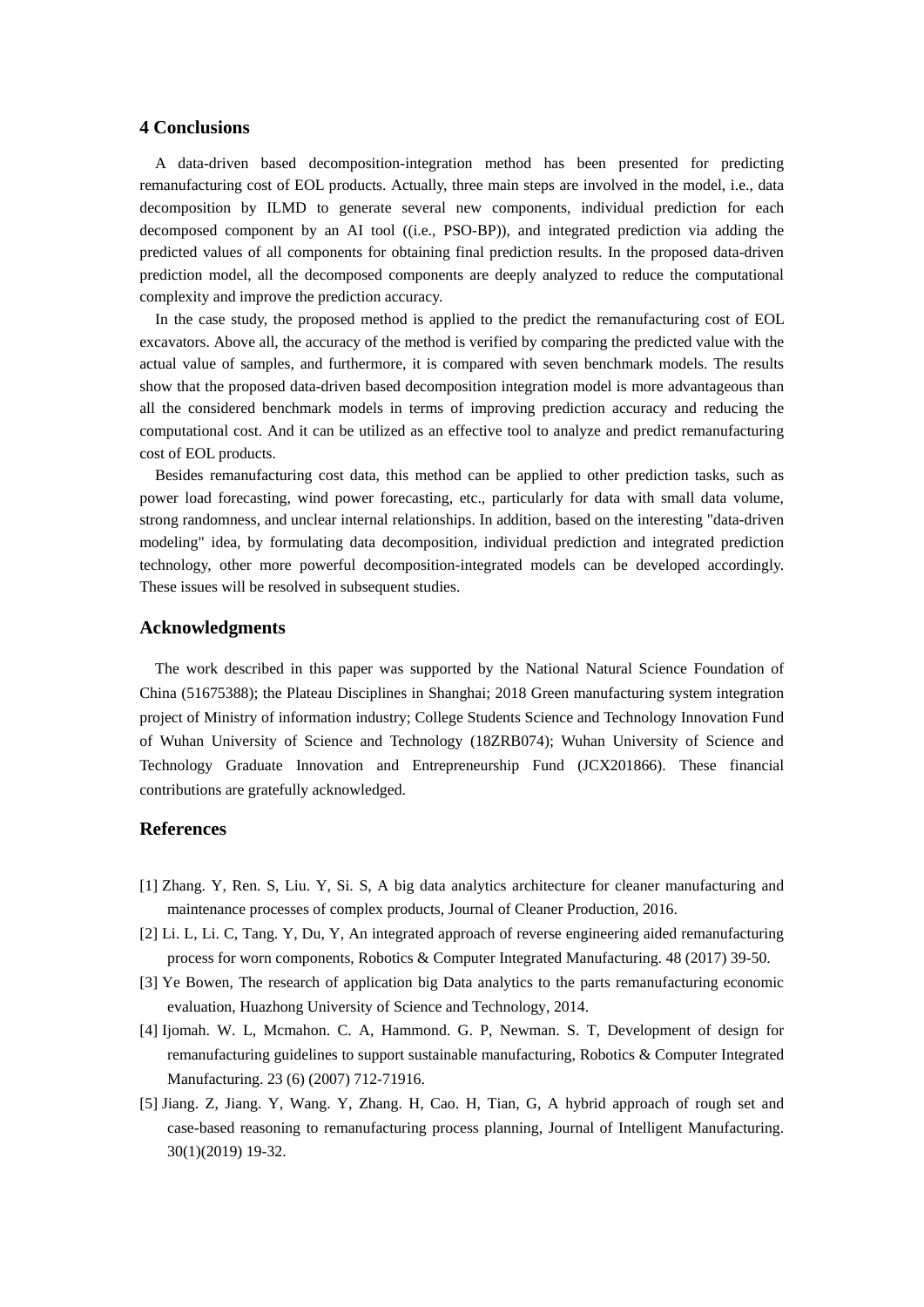- [6] Zhang X, Remanufacturing Scheme Decision Model and Application Based on Remaining Useful Life Estimation, Journal of Mechanical Engineering. 49 (7) (2013) 51.
- [7] Du. Y, Cao. H, Chen. X. Wang. B, Reuse-oriented redesign method of used products based on axiomatic design theory and QFD, Journal of Cleaner Production. 39 (1) (2013) 79-86.
- [8] Ghazalli. Z, Murata. A, Development of an AHP-CBR evaluation system for remanufacturing: end-of-life selection strategy, International Journal of Sustainable Engineering. 4 (1) (2011) 14.
- [9] Lee. S. G, Lye. S. W, Khoo. M. K, A multi-objective methodology for evaluating product end-of-life options and disassembly, International Journal of Advanced Manufacturing Technology. 18 (2) (2001) 148-156.
- [10] Ma. J, Gül E. Okudan Kremer, A sustainable modular product design approach with key components and uncertain end-of-life strategy consideration, International Journal of Advanced Manufacturing Technology. 85(1-4) (2016) 741-763.
- [11] Liyan Shen, Reproducibility Evaluation of Mechanical and Electrical Products, Shan Dong University, 2008.
- [12] LIU Zhi-feng, BI. Dao-kun, LIU Tao, Estimating for remanufacturing cost of mechanical and electrical products based on linear regression, Machinery Design&Manufacture. 9(2011) 258-260.
- [13] Xugang Zhang, Study on Remanufacturability Evaluation and Remanufacturing Process Decision Methods of Machine Tool, Wuhan University of Science and Technology, 2014.
- [14] Goodall. P, Graham. I, Harding. J, Conway. P, Schleyer. S, West. A, Cost estimation for remanufacture with limited and uncertain information using case based reasoning, Journal of Remanufacturing. 5(1) (2015) 7.
- [15] Sabharwal. S, Garg. S, Determining cost effectiveness index of remanufacturing: a graph theoretic approach, International Journal of Production Economics. 144 (2) (2013) 521-532.
- [16] Sang Fan, Li Enzhong, Zheng Handong, Peijing Shi, Prediction of Remanufacturing Cost Combination of Heavy-Duty Engine Based on State, Surface Engineering and Remanufacturing. 3(2017) 18-22.
- [17] Qin P P, Yun S, Shu J W, Estimation of the remanufacturing cost of engineering machinery hydraulic cylinder, 3d International Conference on Advanced Information and Communication Technology for Education. 2015.
- [18] XIANG Hong, XIA Xu-hui, WANG Lei, JIANG Zhi-gang, A Prediction Method for Remanufacturing Cost of Mechanical and Electrical Products Based on Support Vector Machine, Machinery Design & Manufacture, 4(2016) 268-272.
- [19] ZHANG Xugang, AO Xiuyi, ZhANG Hua, Research on Remanufacturing Cost Prediction Model of Used Parts Considering Failure features, China Mechanical Engineering. 29(21) (2018) 2594-2599.
- [20] Gao Ting, Feasibility analysis of hydraulic cylinder remanufacturing, Wuhan University of Science and Technology, 2013.
- [21] Liu. H, Tian. H. Q, Pan. D. F, Li. Y. F, Forecasting models for wind speed using wavelet, wavelet packet, time series and artificial neural networks, Applied Energy. 107(2013) 191-208.
- [22] Yu. L, Wang. Z, Tang. L, A decomposition-ensemble model with data-characteristic-driven reconstruction for crude oil price forecasting, Applied Energy. 156(2015) 251-267.
- [23] Zhang. W, Liu. F, Zheng. X, Li. Y, A hybrid EMD-SVM based short-term wind power forecasting model, IEEE Pes Asia-pacific Power & Energy Engineering Conference, 2016.